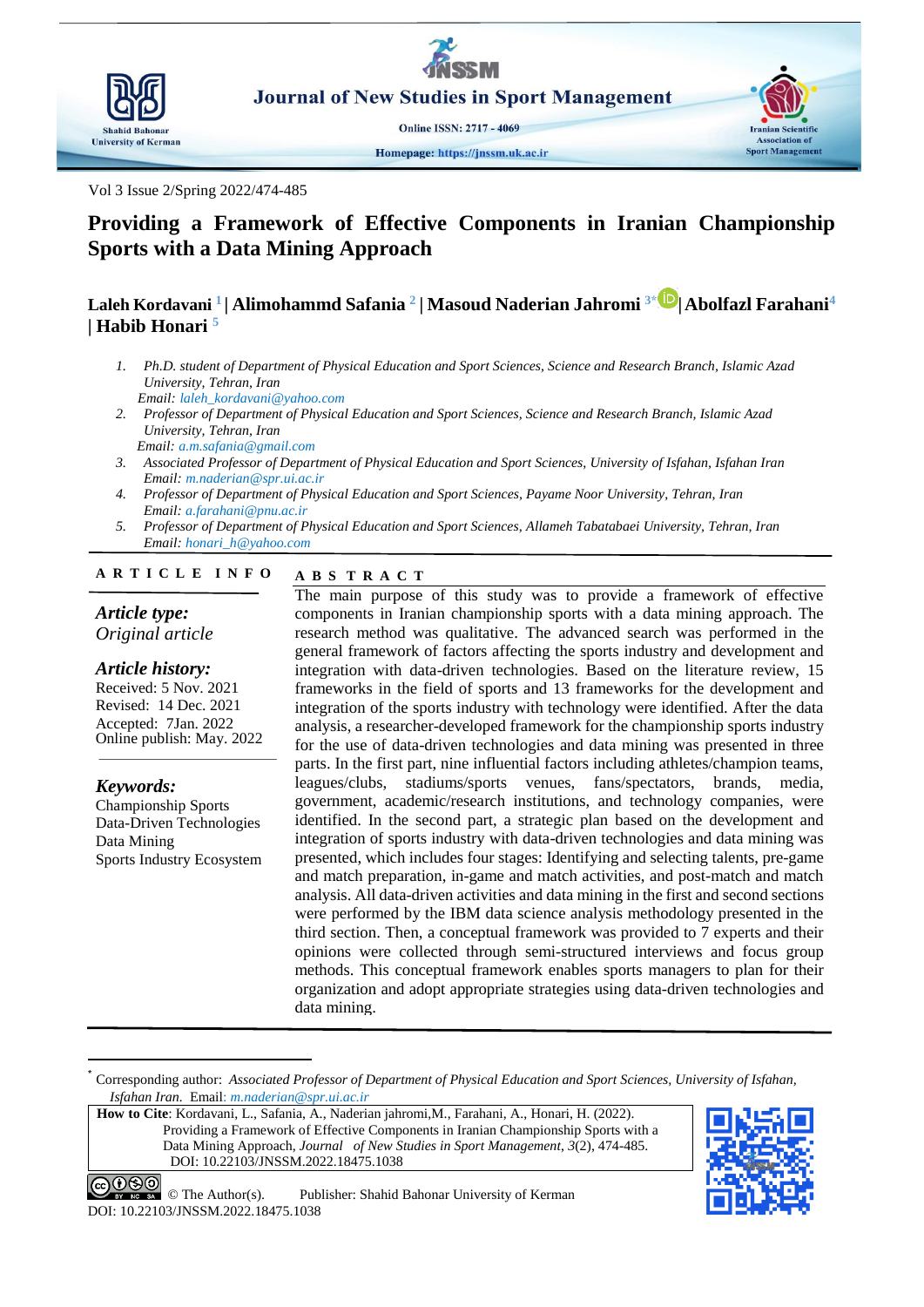#### **Introduction**

In the last three decades, computer devices have expanded and developed effectively in all aspects of individual and social life. These devices are becoming more versatile and intelligent, with each person carrying at least one smart computer device over the past decade. The availability and ubiquity of these devices has brought about many changes. One of the most important of these developments is the mass production of data and information. This information is different, from personal information to city and country. Some of this information is only available to the individual and some of it is shared with different individuals and groups although the type and characteristics of this information are different, the point is clear and unquestionable that large volumes of data and information are being produced. This information is usually stored raw and with a complex structure. However, if this information is systematically and regularly evaluated and analyzed, it can produce great value for individuals, society and industry owners [\(Curry, 2016\)](#page-10-0).

In addition to the technologies that have revolutionized the electronic engineering and hardware of computers, there are also technologies for making computers smarter and analyzing the data generated and stored on them. In general, a set of technologies focused on analyzing and utilizing the information produced is called "data science" and "data-driven" technologies. "Artificial intelligence", "machine learning" and "data mining" can be considered as subsets of "data science". Each of these technologies has a different purpose, but "data mining" can be used as the beginning of information retrieval in different fields and industries [\(Provost & Fawcett, 2013\)](#page-10-1).

The sports industry, like other industries, is evolving every day with new technologies. In the last decade, with the introduction of computer technologies and the comprehensive change and development of the sports industry, especially in the field of championship sports, a huge amount of raw data has been produced. This "big data" is produced at any time and in different dimensions of time, place, individual and cultural conditions in the field of sports. This information is very valuable and practical and has created a unique opportunity for intelligent sports managers to optimize and exploit it in order to optimize and develop sports, especially championship sports [\(Schumaker,](#page-11-0)  [Solieman, & Chen, 2010\)](#page-11-0). With the dramatic developments of science and technology, as well as the "development and integration" between them and sports, the presence and creation of honor in sports fields, especially in the international arena, is no longer easily possible and achievable. Rivals no longer think of winning hand-to-hand combat, and the successes and failures of heroes are no longer just the result of physical activity and strenuous physical training, but have been altered by advanced technology and equipment and broken down by technology and computer programs. And are analyzed, designed, built and processed. Industrial, electrical and electronic revolutions, information technology and the Internet have brought about great changes. These developments have directly affected the way people and organizations compete, so that the survival and success of athletes and sports clubs depends on the availability and use of modern technologies. Optimizing, lowering costs and increasing productivity is the key to success in sports competitions and tournaments. Every day, a large amount of information is created by athletes, champions, teams, leagues, clubs, sponsors, winners, spectators, media and other related and sports and championship sports professionals in our country. But in fact the product of all this is a vast amount of raw but valuable information and data, which is usually either not identified and ignored or ignored; In both cases they are not used. What is certain is that all of this raw data has no competitive value without being identified, collected, organized, analyzed, and concluded. Today, advanced technologies such as "data mining" have received much attention and exploitation in global industries, especially in the world sports industry [\(Ofoghi, Zeleznikow, MacMahon, & Raab, 2013\)](#page-10-2).

To achieve sustainable success in sports, "the first fundamental step in designing the sports policy of any country is to define and interpret the concept of sports development. This concept is defined by the same sports policies " [\(Bramham, 2001\)](#page-10-3) And "part of the development of sports is tied to the concept of the development of championship sports and the training of champion athletes" [\(Houlihan](#page-10-4)  [& Green, 2007\)](#page-10-4). Also, "the success of countries in international sports arenas, in addition to social and economic effects, is a symbol of stability and comprehensive capabilities of those countries and one of the reasons for the high investment of countries in sports." Heroism and professionalism stem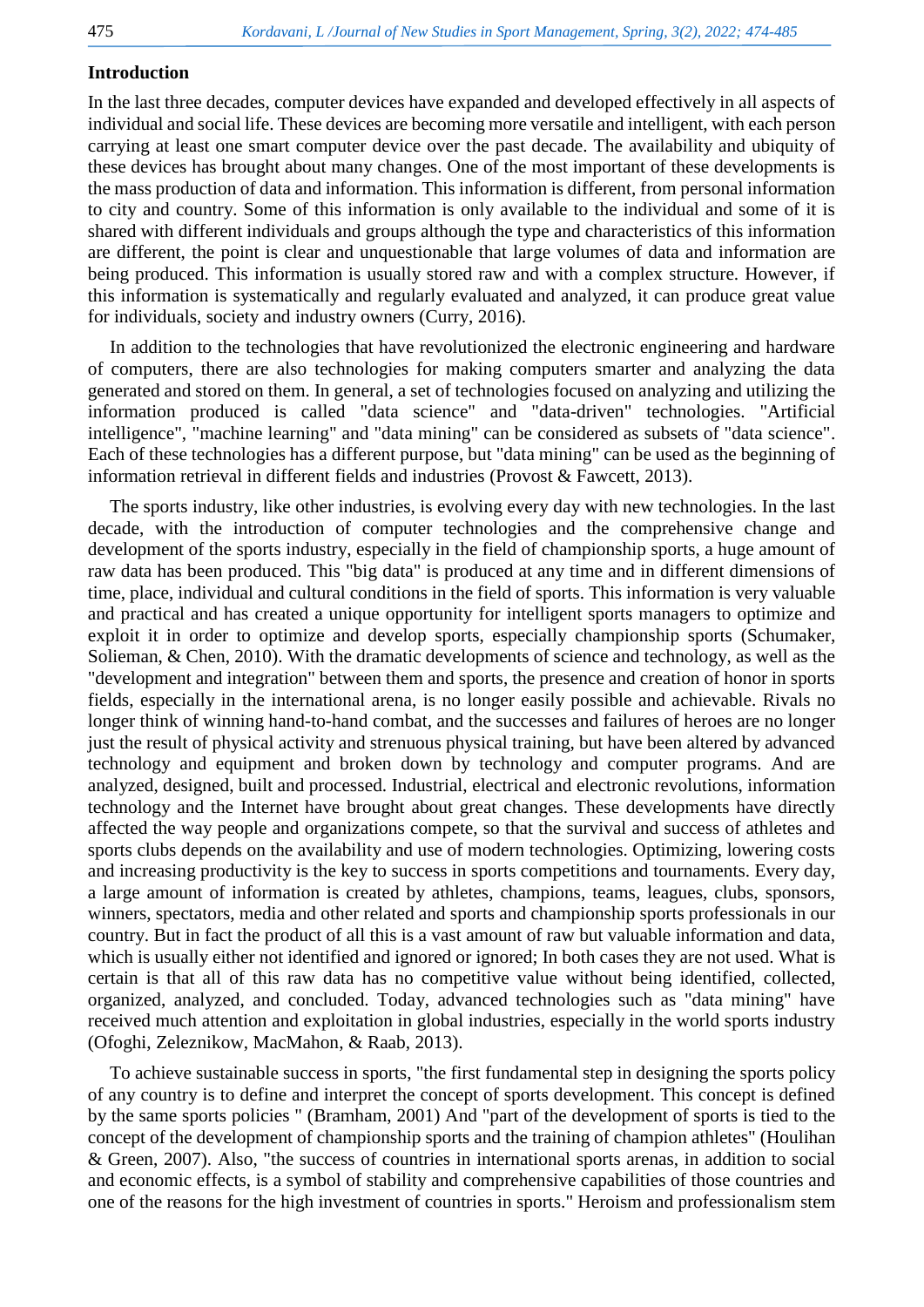from this" [\(Hosseini, Hamidi, Rajabi, & Sajjadi, 2013\)](#page-10-5). On the other hand, due to the vastness of the field of sports and the fact that many factors interact with it and are not limited to athletes and other sports executives, therefore, sport is also introduced as an industry and a group of sports professionals. And all the relevant factors, stakeholders and influences on it constitute the "sports industry". "The sports industry is defined as a market in which products are offered to its buyers, including physical fitness and health, sports, recreation and entertainment. These products include tools, services, people, places and ideas. The products of the sports industry can also be mentioned as follows: health activities and services and goods related to physical fitness, sports activities and services related to them, entertainment and recreational activities and all services related to them. As well as all goods and services related to management, finance, marketing, executive and commercial" [\(Pitts, Fielding,](#page-10-6)  [& Miller, 1994\)](#page-10-6). In addition, because in the sports industry, influential factors do not only include human factors, therefore, the issue of ecosystem and industrial ecosystem is also raised. An ecosystem refers to "a community of living things in relation to the non-living components of their environment that interacts as a system" [\(Smith, Anderson, & Smith, 2015\)](#page-11-1) And industrial ecosystem, or industrial ecology, is defined as a systems-based, multidisciplinary discourse that seeks to understand the emerging behaviors of complex integrated human / natural systems [\(Allenby, 2006\)](#page-10-7).

Numerous influential factors in the championship sports industry have been presented and expressed by researchers, including the role of government officials, fans, sponsors, brands, media and other components of the championship sports ecosystem. Some of these factors are listed in Table 1.

| <b>Effective components</b>                                         | <b>Reference</b>                                                                                                                                                    |
|---------------------------------------------------------------------|---------------------------------------------------------------------------------------------------------------------------------------------------------------------|
| Government policies, laws and regulations                           | (Kashef, Syed Ameri, ahmadi, & marefat, 2018),<br>(Gilson et al., $2019$ )                                                                                          |
| Spectators, fans and sponsors                                       | (Asselstine $& Edwards, 2019$ )                                                                                                                                     |
| Brand, club, team, being famous, being popular                      | (Pelechrinis, Winston, Sagarin, & Cabot, 2018)                                                                                                                      |
| Facilities, equipment, tools and hardware                           | (Yurko et al., 2020)                                                                                                                                                |
| Private, state and local media                                      | (Mollaei & Nejad, 2013)                                                                                                                                             |
| Athletes of different age groups                                    | (Mollaei & Nejad, 2013)                                                                                                                                             |
| Environmental and climatic factors                                  | (De Leeuw, Meerhoff, & Knobbe, 2018)                                                                                                                                |
| and institutions of<br>Cultural<br>factors<br>science<br>production | (Kashef et al., 2018)                                                                                                                                               |
| Companies manufacturing sports equipment and<br>related to sports   | (Khosromanesh, Khabiri, Khanifar,<br>Alidoust<br>Ghahfarokhi, & Zarei Matin, 2019), (Pourkiani,<br>Hamidi, Goodarzi, & Khabiri, 2017), (Wanless &<br>Naraine, 2021) |

**Table 1.** Components affecting the championship sports industry

In addition to academic research in the practical and non-academic sector, studies and studies have been conducted by researchers and consulting companies in the world and the results of the studies are reported to the sports industry community and investors and sponsors. Such as study reviews and reports of consulting companies PWC [\(PricewaterhouseCoopers, 2019\)](#page-10-16), Launchvic and KPMG [\(KPMG, 2019\)](#page-10-17), ABEAM [\(ABeam, 2018\)](#page-10-18), Deloitte [\(Deloitte, 2017\)](#page-10-19), NEWZOO [\(Newzoo, 2017\)](#page-10-20), KPMG [\(KPMG, 2016\)](#page-10-21), Kearney [\(Kearney, 2014\)](#page-10-22), Researchers have pointed to the role of organizations and governments, the media, brands and fans, and sponsors and other components of the sports industry ecosystem as factors influencing the championship industry and sports.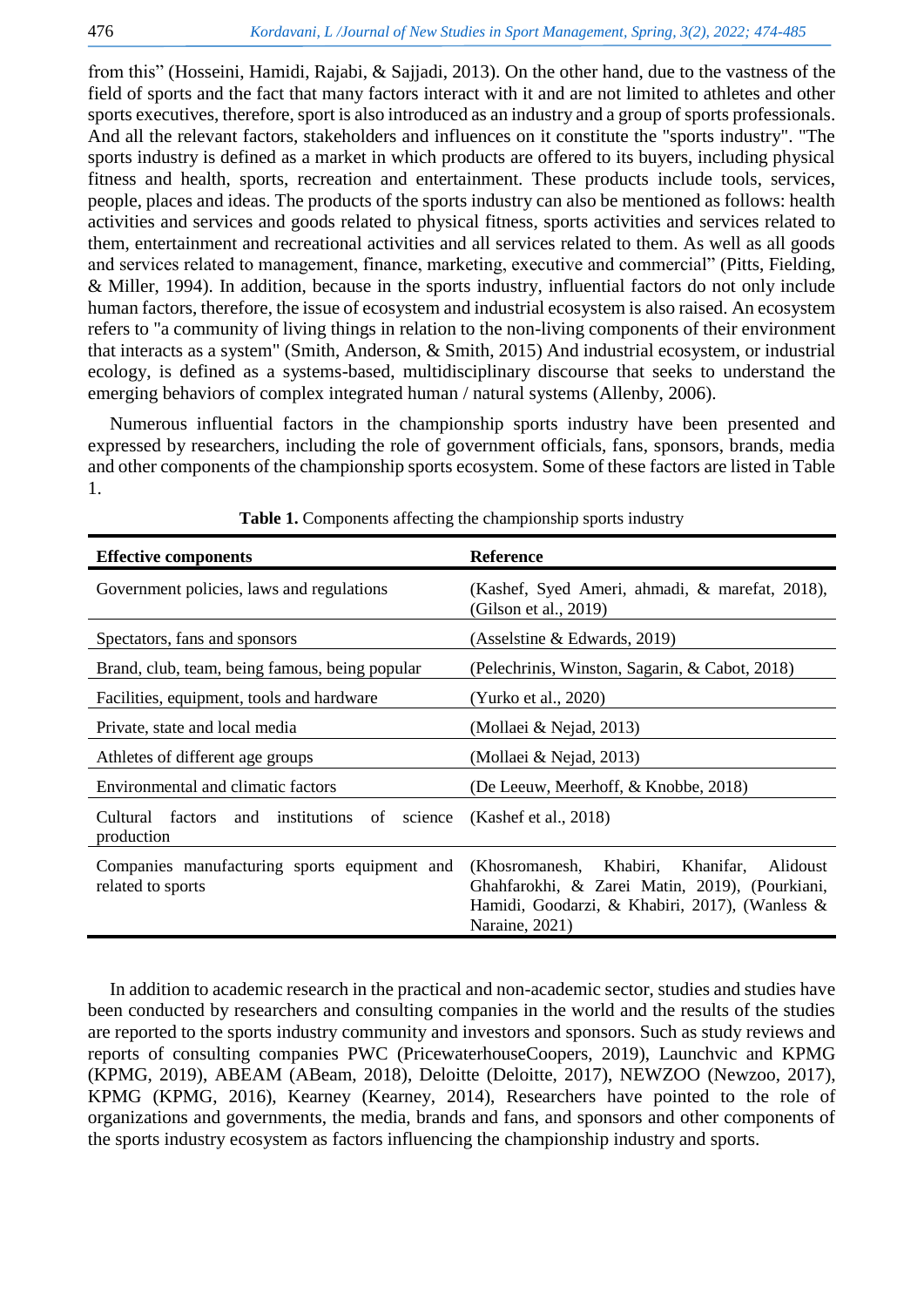In line with the purpose of this research and exploiting the benefits of "data mining" science and the need to use it in Iranian championship sports, it was necessary to carry out "data-driven" and "data mining" projects, initially by exploratory method. - Analytically, to identify and introduce the influential factors in the Iranian championship sports industry and the relationship of these components with the champion teams and players, so that a framework can be used by all users to apply and benefit from technology and "data science". "Artificial intelligence and data mining." The actual data mining task is the semi-automatic or automatic analysis of large quantities of data to extract previously unknown, interesting patterns such as groups of data records (cluster analysis), unusual records (anomaly detection), and dependencies (association rule mining, sequential pattern mining).

# **Methodology**

This research was a qualitative study. To fulfill the research objectives, literature review and systematic analysis of prior work were conducted. We have searched for the "frameworks", "technology", "data mining" in the sport industry and related industries. We performed comparative analysis, as well as "Meta-analysis" to identify unique stakeholders, their properties and relationships. We designed a conceptual framework based on the sport industry demands as well as social and technological requirements. To better evaluate and verify the conceptual framework, we surveyed expert in the areas of "data mining", "sport", and in particular "professional sport". Experts were selected based on their background and reluctance to the project. In total, 30 experts responded to the survey. The survey was designed with "Likert scale" of five points. Experts have been purposefully selected based on their educational, research, professional and professional backgrounds.

# **Qualitative research methods**

This research is done using the method of "meta-synthesis research". It should be noted that several methods have been proposed to perform "meta--synthesis" that the researcher uses the seven-step method [\(Sandelowski & Barroso, 2006\)](#page-10-23). The steps of this methodology are as follows:

- Set up a research question
- Systematic review of literature
- Search and select texts
- Extract textual information
- Analyze and combine analysis findings
- Quality Control
- Presentation of findings

Accordingly, after designing the question and the subject of the research, review and systematic studies are conducted to identify and collect information related to the subject of the research with the aim of combining, interpreting and analyzing the findings of related and similar topics. After identifying and categorizing useful and relevant sources, finally, by studying, comparing and in-depth and meta-analytical study, the desired information is extracted. Then, by establishing a connection between all the data and paying attention to the first important point, namely the unique conditions of each society, a framework has been designed and adjusted.

At the beginning and beginning of the research, using the "Saunders research method", the layers of this research have been separated: According to this model, a research consists of different layers, each of which is affected by a higher layer. These layers are:

1) Research philosophies layer

2) Layer of research approaches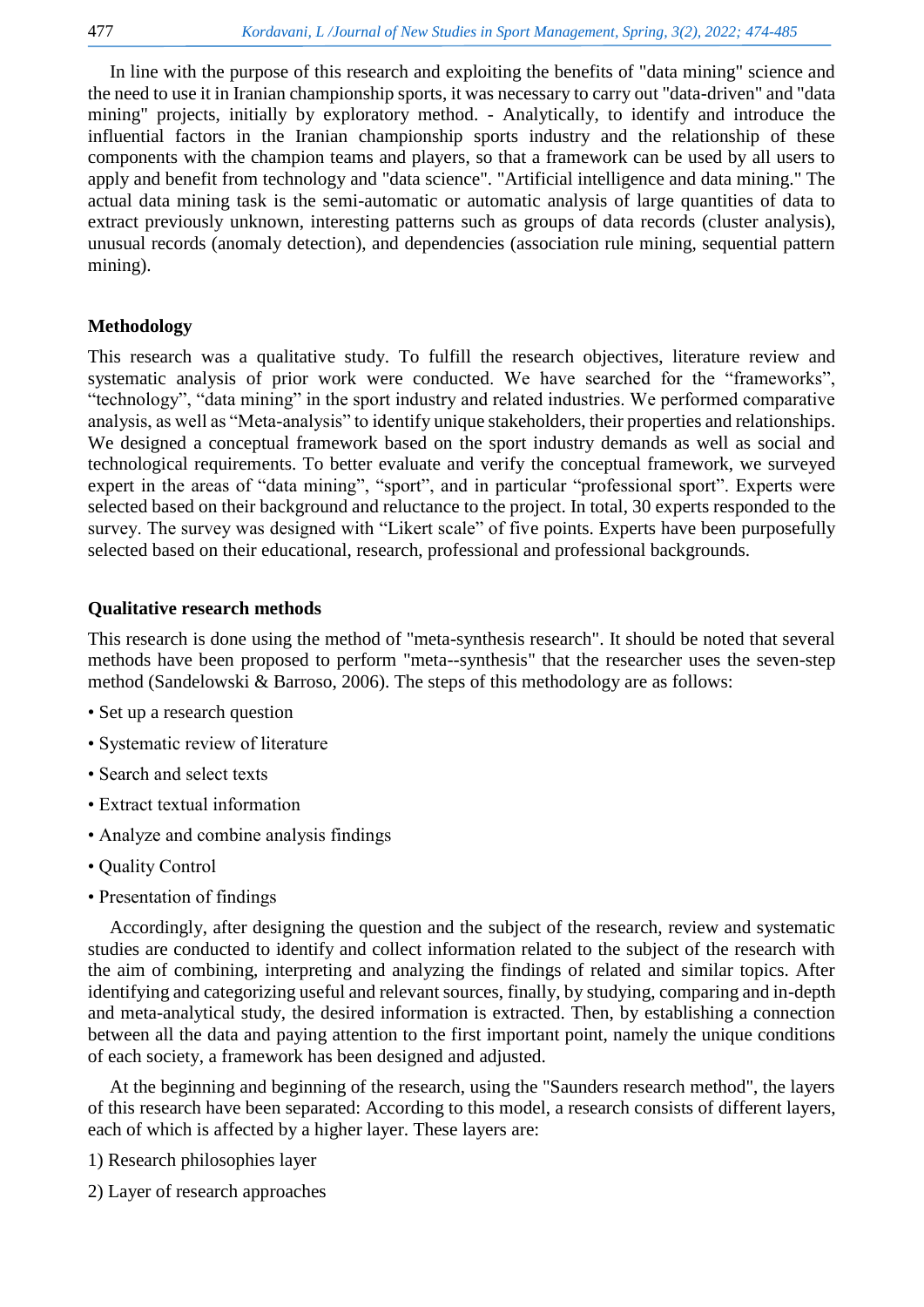- 3) Research strategies layer
- 4) Selection layer of research methods
- 5) Research time horizon layer
- 6) Layer data collection methods

According to this methodology in the first layer, the present study is known as "realistic" in terms of research philosophy, because it identifies the realities of Iranian championship sports to implement "data mining" projects in them.

In the second layer, the approach of this research is "deductive". In other words, in order to plan and implement "data mining", in the first stage, the researcher has determined the generalities and effective factors from the whole to the part, and in the next stage, for each component, a separate and specific data mining project. Be defined.

The research strategy in the third layer is "review" in terms of the type of research and "applied" in terms of purpose, because the researcher uses the review of other researchers' research studies to promote the progress of championship sports and heroes and collect medals and eliminate Explains and presents problems using and using big data, a conceptual framework.

Regarding the fourth layer, the research method is qualitative.

In the explanation of the fifth layer, it is stated that the studies are of exploratory, descriptiveanalytical and explanatory type and in a specific and "cross-sectional" period of time.

Finally, in the sixth layer, the "analysis" of research data obtained through studies, surveys and interviews is discussed.

## **Results**

According to the theoretical foundations and frameworks, models, structures and ecosystems of "sports industry", and frameworks for development and integration of sports industry with "datadriven" and "technologies", the results of domestic and foreign research related to the subject of the research, and taking into account the specific conditions of society, culture and championship sports of Iran, the authors provides a three-part conceptual framework as follows:

Part 1) Iranian championship sports industry ecosystem in order to use "data-driven" and "data mining" technologies with a focus on the champion team / player

Part 2) Introducing the sports organization management strategy framework using "data-driven" and "data mining" technologies

Part 3) IBM Data Science Methodology [\(IBM, 2015\)](#page-10-24)

## **Explanation of the conceptual framework**

Part 1: In this section, 9 components, beneficiaries, related and effective components of the Iranian championship sports industry ecosystem and the relationships between them are presented, including: a) three decision-making organizations, content production and assistants b) 6 beneficiaries

A) The three main organizations of decision making, content production and assistance in scientific and research fields, including:

Ministry of Sports and Youth, sports federations and the National Olympic Committee of Iran 2) technology companies 3) universities, consulting companies and laboratories, etc.

B) 6 other related stakeholders including: leagues (clubs), stadiums and sports venues and spaces, media, brands, spectators and fans and finally the main stakeholder in this research is the team / The player is identified, introduced, and the relationships and key point of communication between them, the "financial flows," are presented (Figure 1). As can be seen in the picture, the relationship of the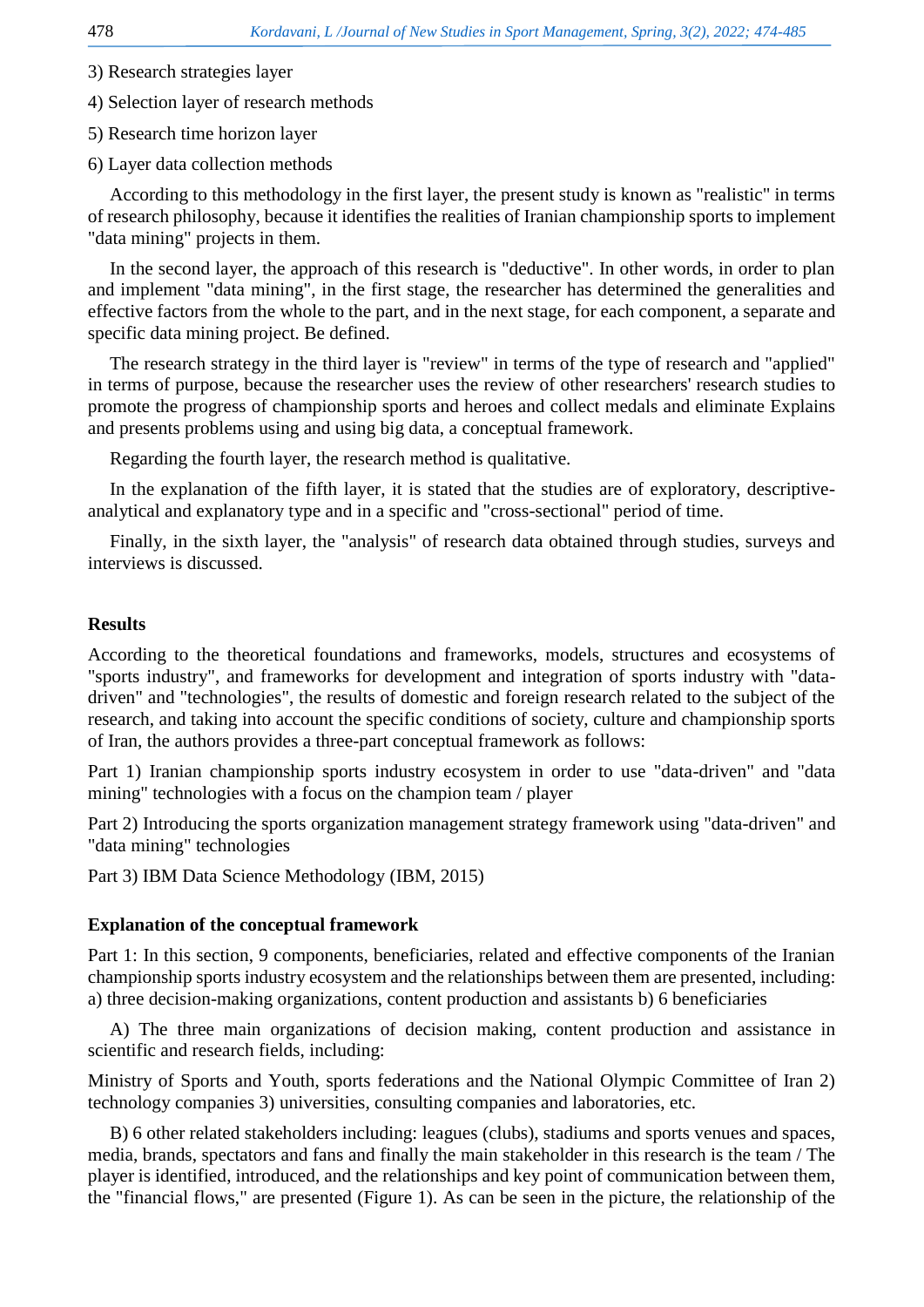three decision-making organizations, content production and support by the red square box and the flash lines, with all the components as well as the relationships between the components by the streams. Financial, determined and specified.



**Figure 1.** The first part of the conceptual framework of the Iranian championship sports industry ecosystem in order to use data mining technology with a focus on the champion team / player

**Part 2:** This section refers to the stages of management and adoption of appropriate strategies in 4 timing stages based on the application, development and integration of "championship sports industry" with "data-driven technologies" and "data mining":

Identification, talent search and selection stage

Pre-match and game stage, preparation

Stage during the match and game, action and activity

The next stage after the match and the game, analysis (Figure 2).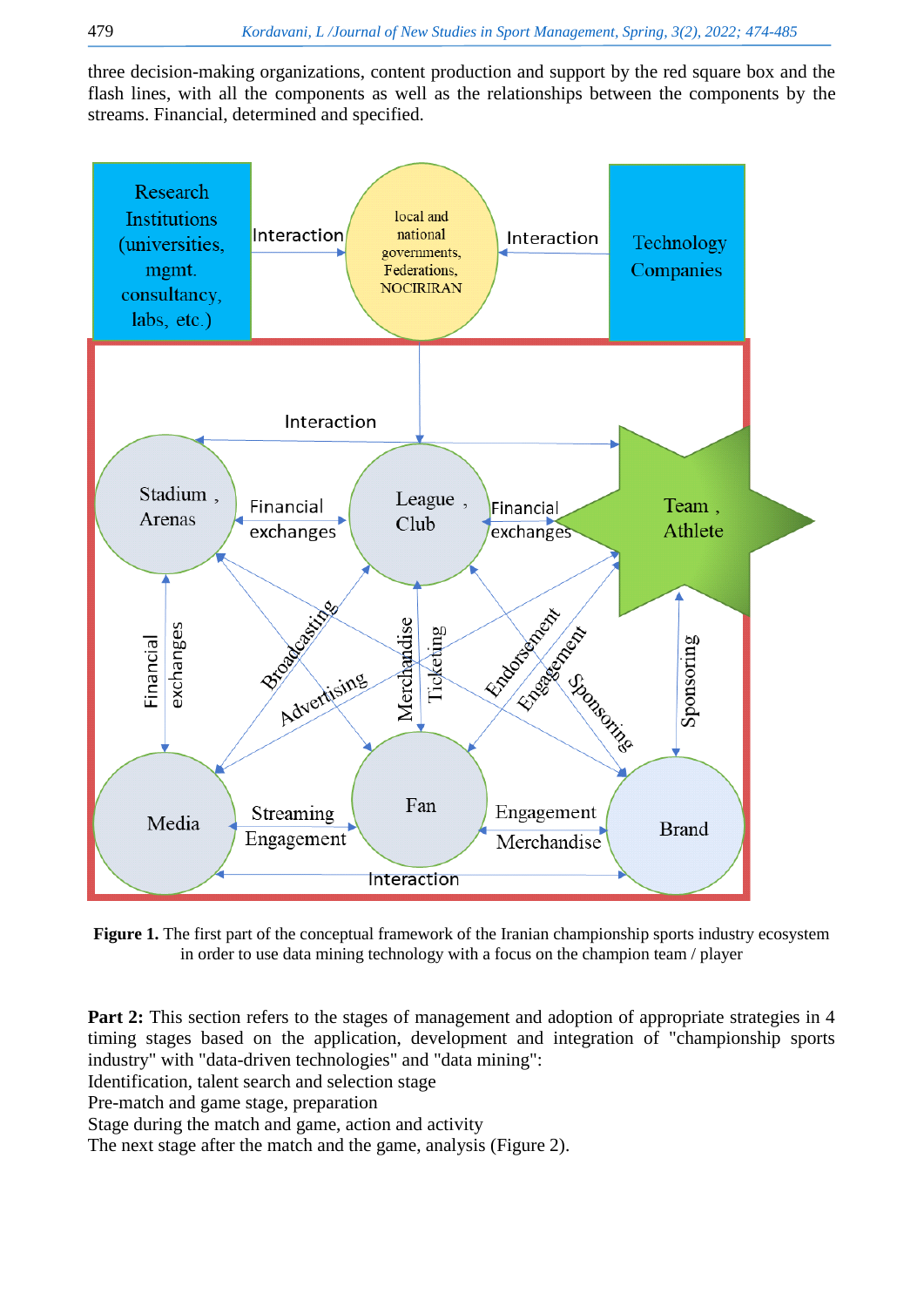

**Figure 2.** The second part of the sports organization management strategy framework for the use of technology

Part 3: In the last stage and after performing all activities, data collected from all components and factors affecting the first part, as well as data from the four stages of implementation and strategies The operations of the second part must be analyzed by "artificial intelligence" and "data science", "data mining" and experts to obtain the final results and information for use and exploitation.

In this project, the "data science methodology" provided by IBM [\(IBM, 2015\)](#page-10-24) is introduced to give an overview of the operational stages of data mining. (Figure 3) shows the ten repetitive cyclic steps for dealing with the problem with the ultimate goal of exploring data and gaining new knowledge.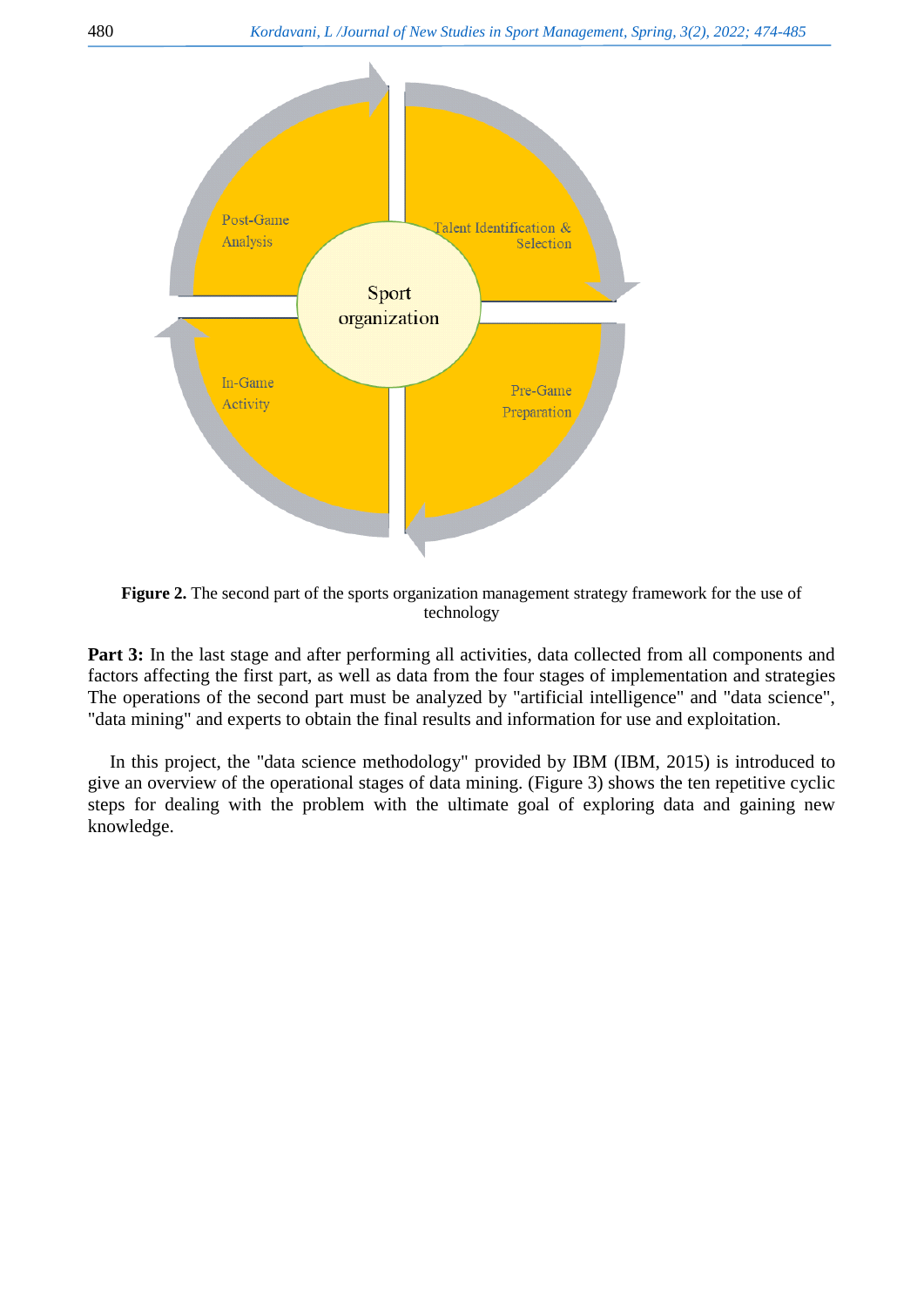

**Figure 3.** The third part of the conceptual framework of the Iranian championship sports industry ecosystem developed by IBM "Data Science Methodology"

# **Summarize the conceptual framework**

The three-part conceptual framework of the Iranian championship sports industry ecosystem in order to use "data-driven" and "data mining" technologies with a focus on the champion team / player, the framework of the sports organization management strategy using "data-driven" technologies and "data mining", provided by IBM's "Data Science Methodology" (Figure 4).



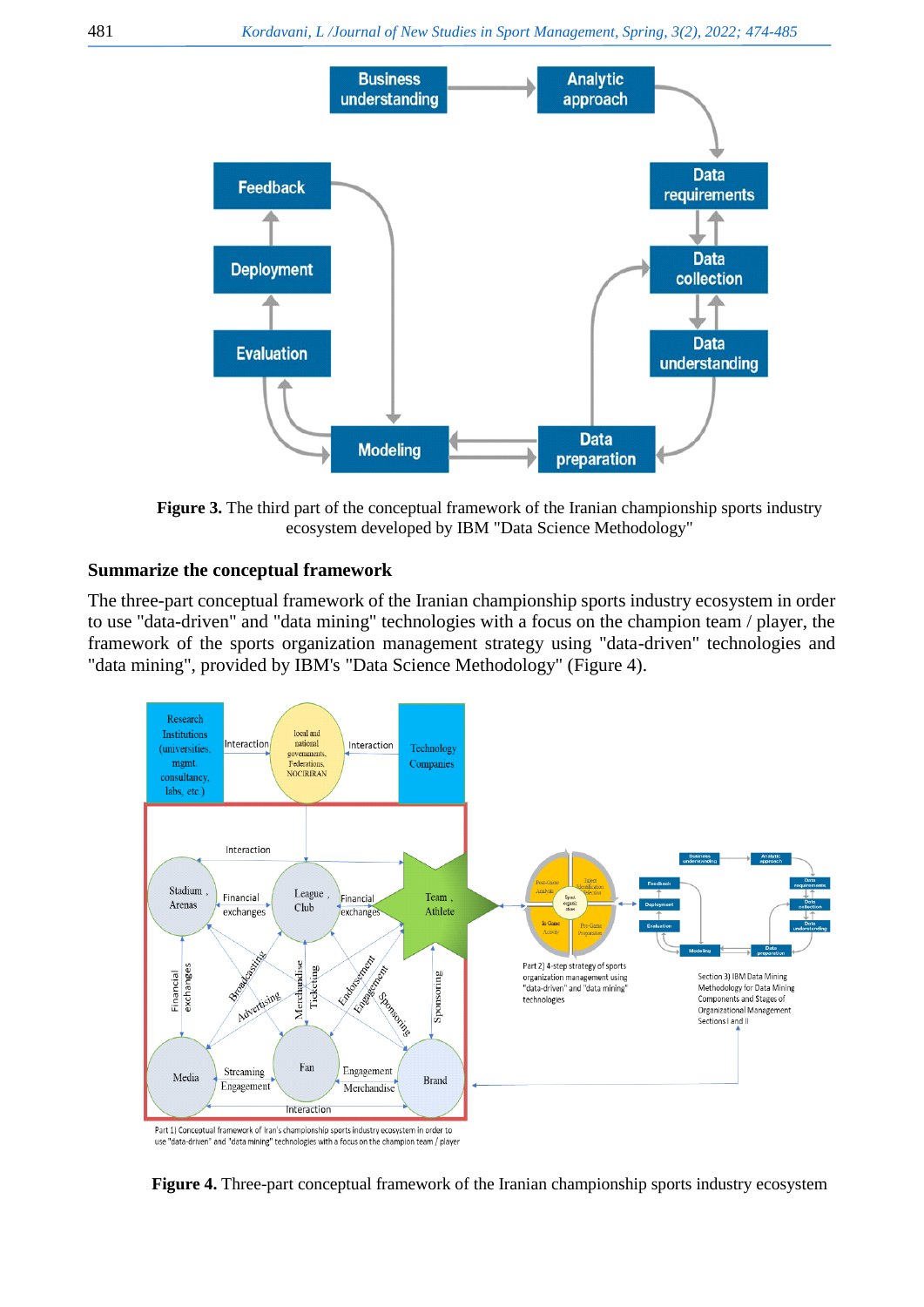Figure 4 includes the three-part conceptual framework of the Iranian championship sports industry ecosystem in order to use "data-driven" and "data mining" technologies with a focus on the champion team/player, the framework of the sports organization management strategy using "data-driven" technologies and "data mining", provided by IBM's "Data Science Methodology"

## **Discussion and Conclusion**

The purpose of this study is to present and explain the framework of "data mining" in order to promote championship sports, participation in international competitions and arenas, winning medals and creating pride, taking into account financial flows and revenue generation. Accordingly, the researcher has designed and presented a conceptual framework for the development and integration of all stakeholders and factors affecting the "championship sports industry" and "data-driven" and "data mining" technologies.

"Data-driven" technologies are expected to revolutionize the "sports industry" by increasing "value creation" and profitability, however, the full "development and integration" of technologies "Datadriven" in the "sports industry", especially the "championship sports industry" in the world and Iran, remains a challenge. The proposed framework enables the managers of the "championship sports industry" to plan for their organization and adopt appropriate strategies using "data-driven" and "data mining" technologies. Using this conceptual framework, the managers of the "championship sports industry" of the country can make the best use of the technological benefits for the benefit of their organization.

Because the collection and exploitation of data from all components of the Iranian championship sports industry is the basis of "data mining", valuable data and information that is sometimes hidden and Or complexity, not seen and not identified, and often due to negligence, anonymity or concealment of the location, centers or their type, so it was first necessary to identify, determine and specify the locations and Sources of data collection and information, which are the same stakeholders and influencing factors, should be acted upon (Part 1 of the Conceptual Framework). 9 factors identified in the first part include: The Ministry of Sports and Youth, sports federations and the National Olympic Committee of Iran, technology companies, universities, consulting companies and laboratories, etc., and six stakeholders Other related: leagues (clubs), stadiums and sports venues, media, brands, spectators and fans and finally the main stakeholder is the team / player. After identifying and determining the influencing factors, in the next stage, by adopting appropriate organizational and managerial strategies (Part II of the conceptual framework) and by the operational stages of "Data Science" and "Data Mining Methodology" (Part III of the framework) Conceptual), analyzes and analyzes this data and obtains useful practical information. As mentioned in the description of the conceptual framework, this framework consists of three parts and the main focus is on the focus of the champion team / player. Components and influencing factors are operating and independent organizations that have their own internal, subsidiary and operational departments, these sub-categories are not included in this framework. Sectors such as cultural affairs, international affairs, competition tourism and sports, etc. For example, in sending teams or players to overseas competitions, the international relations section is also discussed, but this section does not have an independent organizational nature, and as a sub-section and in the Ministry of Sports and Youth, federations Or the National Olympic Committee is active. Or to hold sports events such as competitions and conferences, the executive staff of the organizer, public relations and other related departments. The same is true of tourism and sports competitions and championships and championships. On the other hand, each of these components has different divisions and functional activities, such as the media, which deals with different types of news by different sections, including television, Internet and publications, and of course other topics. The same goes for broadcasting and advertising. From another point of view, sponsors and sponsors have a special place in the field of championship sports, but they are not considered as an independent organization because brands generally play this role, and for this reason. Are introduced by the manner and methods of communication in the framework. On the other hand, due to the similar operational nature of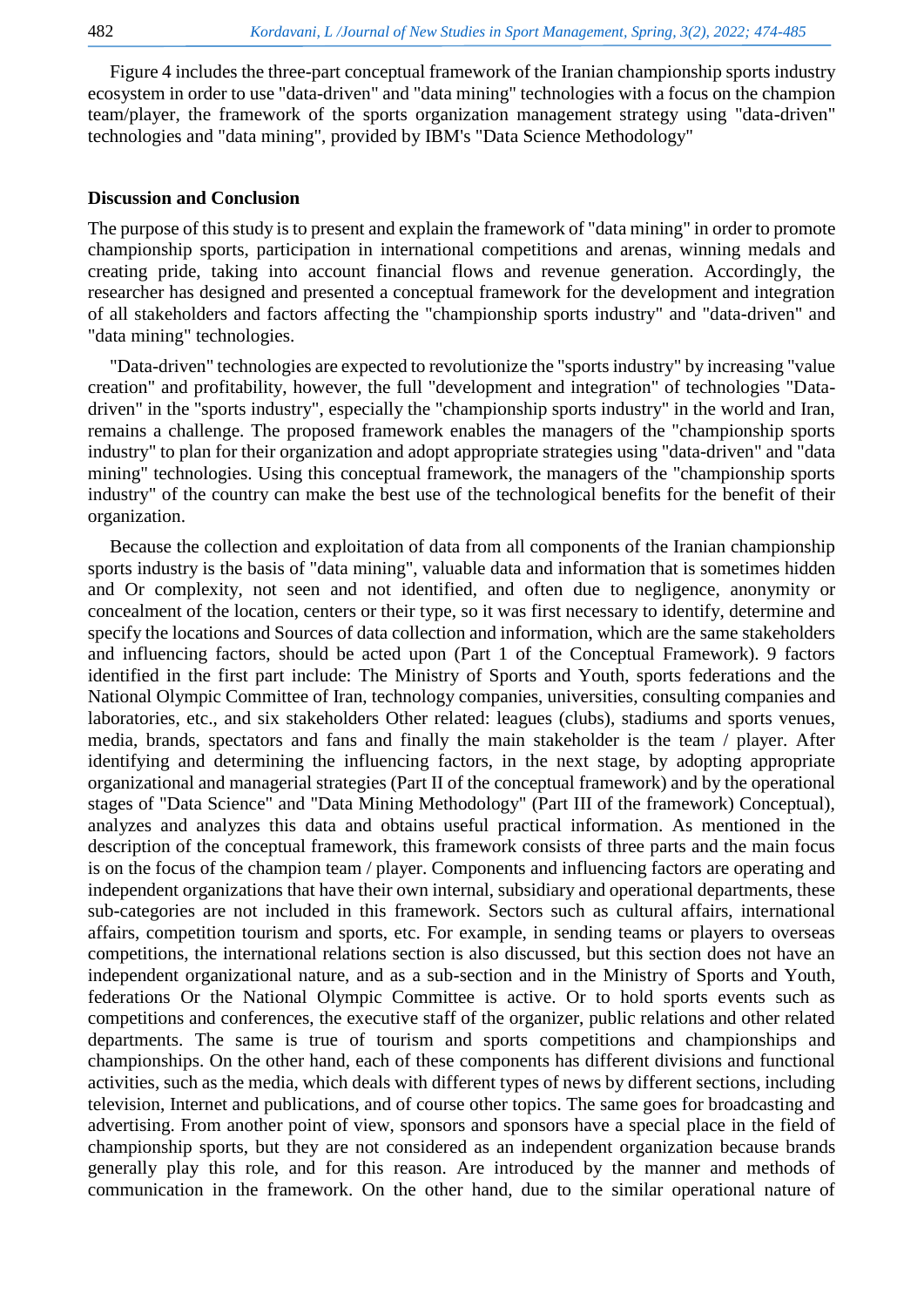"spectators and fans" as well as "league and club" in terms of identifying, selecting and focusing on the champion team / player, these components are mentioned in one category, although certainly in addition to similarity There are many differences with each other.

It is important to note that: The purpose of communication is to identify the financial flows between the components. Information sources and other previous research such as Deloitte, PWC, Kearny have also dealt with communication based on this. Of course, each of them has a focus on a component, for example, Deloitte has focused on the fans and Kearny has focused on the league. In response to the fact that "the goal is not to study the financial flow and the promotion and winning of medals is the goal of championship sports, the researcher states that: In the championship sports industry, only the champion team or player focuses on performance and performance and other components such as Brands, media and sponsors aim to make money and profitability alongside the team and the champion player.

On the other hand, the scope and scope of activity of each of these nine factors requires specific and separate research for each of the stakeholders in this framework, which does not fit in one study. Accordingly, in this research, in general and outside of dealing with internal divisions and components, each of the independent organizational factors related to championship sports are presented. And of course, the relationships between the components and the complexity of these relationships are much more than mentioned.

#### **Statistical Society**

Research and studies and related research results found on reputable sites such as Google Scholar, Science Net, Irandoc, as well as reports from consulting companies such as PWC, Deloitte, Kearney, KPMG, ABEAM, Launchvic, NEWZOO and other scientific research institutes as well as other researchers, for 30 years, from 1990 to 2020.

Experts and specialists in the field of "data mining" and "sports", especially "championship sports" in order to approve and modify the conceptual framework, purposefully selected according to academic and research background, job and professional.

#### **Recommendations**

From a practical point of view, considering all the benefits of "data science" and "data mining" and also based on the results of this research, there is a need for champion teams and players or on the track and in the dream of championship and for all Define and design team and individual sports disciplines, dedicated "data mining" projects. Accordingly, there is a wide and untouched platform for "data mining" in various fields of sports and "championship sports industry", teams, players and clubs of the country and other related and stakeholders. Which should be exploited more and better.

On the other hand, despite the limited studies and research in the field of "data science" and "data mining" in Iran, the examples show the potential for success. Accordingly, and considering the numerous advantages and benefits of "data-driven" technologies on the one hand and the lack of internal studies and research and the application of "data mining" in Iranian sports, and on the other hand, the tangible needs of the sports industry and especially The field of "championship sports" using "data mining", the need for theoretical and practical studies in this field seems very necessary. And as mentioned, the scope and scope of activities of each of these nine factors requires specific research for each of the stakeholders in this framework, which does not fit in one study. Accordingly, it is suggested that other researchers and studies also study "data mining" for each of these factors separately and also in relation to the national champion teams and players, as well as other Fields like public sports.

## **Acknowledgments**

Thanks for experts participated in interview and research process.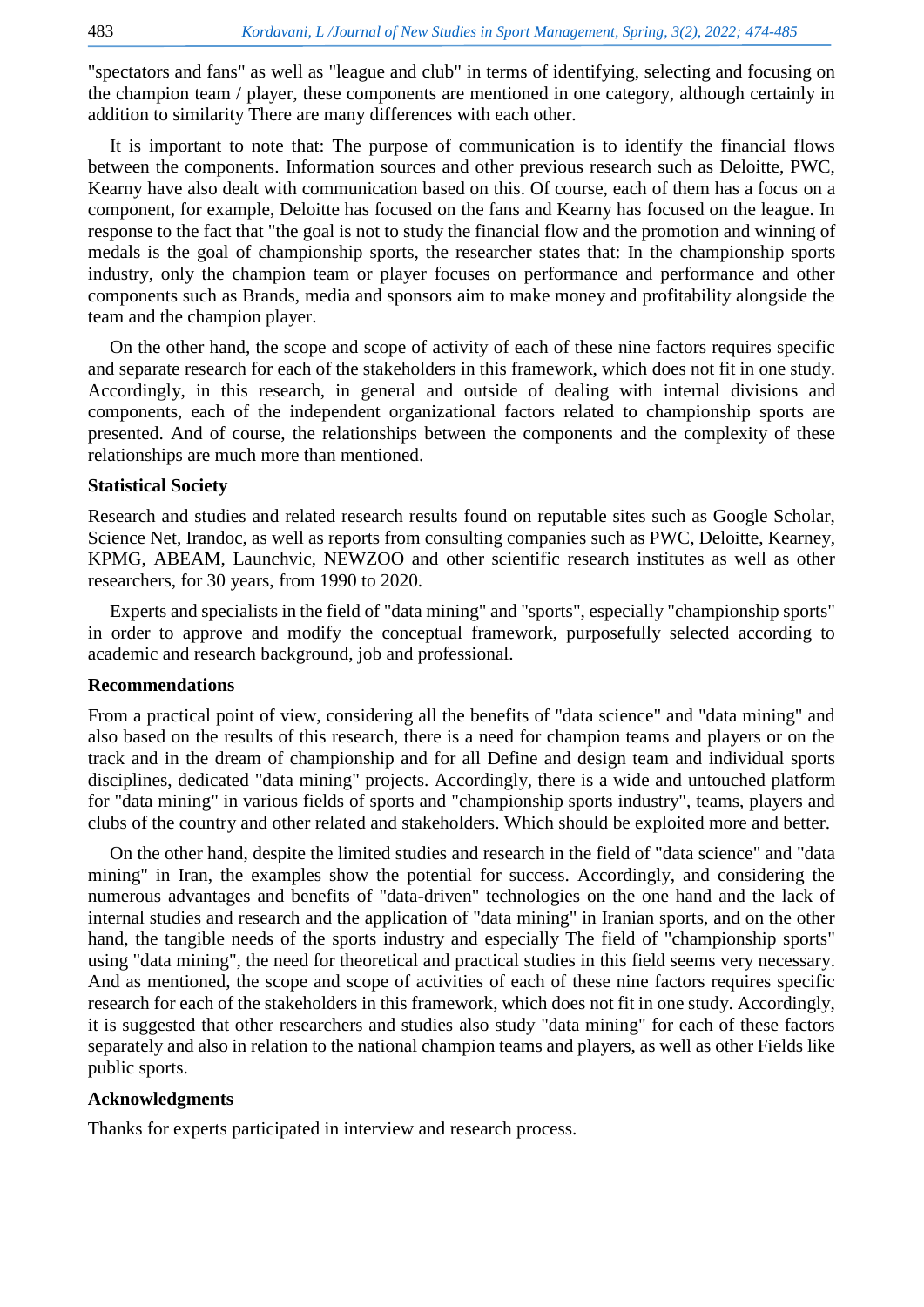#### **References**

- <span id="page-10-18"></span>ABeam. (2018). By generating business innovation, ABeam Cloud facilitates global competitiveness. Retrieved from [https://www.abeam.com/am/en/topics/insights/interviews2018\\_feature03](https://www.abeam.com/am/en/topics/insights/interviews2018_feature03)
- <span id="page-10-7"></span>Allenby, B. (2006). The ontologies of industrial ecology? *Progress in Industrial Ecology, An International Journal, 3*(1-2), 28-40.
- <span id="page-10-10"></span>Asselstine, S., & Edwards, J. R. (2019). Managing the resource capabilities of provincial Rugby unions in Canada: an understanding of competitive advantage within a sport development system. *Managing Sport and Leisure, 24*(1-3), 78-96.
- <span id="page-10-3"></span>Bramham, P. (2001). Sports policy. *Sports development: policy, process and practice*, 7-36.
- <span id="page-10-0"></span>Curry, E. (2016). The big data value chain: definitions, concepts, and theoretical approaches *New horizons for a data-driven economy* (pp. 29-37): Springer, Cham.
- <span id="page-10-13"></span>De Leeuw, A.-W., Meerhoff, L. A., & Knobbe, A. (2018). Effects of pacing properties on performance in longdistance running. *Big Data, 6*(4), 248-261.
- <span id="page-10-19"></span>Deloitte. (2017). Sports Tech Innovation in the Start-up Nation. Retrieved from [https://www2.deloitte.com/content/dam/Deloitte/il/Documents/finance/sport\\_tech\\_report\\_short.pdf](https://www2.deloitte.com/content/dam/Deloitte/il/Documents/finance/sport_tech_report_short.pdf)
- <span id="page-10-9"></span>Gilson, N. D., Hall, C., Holtermann, A., van der Beek, A. J., Huysmans, M. A., Mathiassen, S. E., & Straker, L. (2019). Sedentary and physical activity behavior in "blue-collar" workers: a systematic review of accelerometer studies. *Journal of Physical Activity and Health, 16*(11), 1060-1069.
- <span id="page-10-5"></span>Hosseini, S. S., Hamidi, M., Rajabi, A. G., & Sajjadi, S. N. (2013). Identification of Strengths, Weaknesses, Opportunities and Threats for Talent Identification in Iran Championship Sport and Its Bottlenecks and Challenges. *Sport Management, 5*(17), 29-54.
- <span id="page-10-4"></span>Houlihan, B., & Green, M. (2007). *Comparative elite sport development*: Routledge.
- <span id="page-10-24"></span>IBM. (2015). Foundational Methodology for Data Science. Retrieved from <https://www.ibm.com/downloads/cas/WKK9DX51>
- <span id="page-10-8"></span>Kashef, m. m., Syed Ameri, m. h., ahmadi, m., & marefat, d. (2018). Providing Strategic Model of Athletic Sport Development in East Azerbaijan Province, by Using SWOT and BSC. *Applied Research in Sport Management, 6(4), 27-38.*<br>*i.* (2014). Winning
- <span id="page-10-22"></span>Kearney. (2014). Winning in the business of sports. Retrieved from [https://www.es.kearney.com/communications-media-technology/article?/a/winning-in-the-business](https://www.es.kearney.com/communications-media-technology/article?/a/winning-in-the-business-of-sports)[of-sports](https://www.es.kearney.com/communications-media-technology/article?/a/winning-in-the-business-of-sports)
- <span id="page-10-14"></span>Khosromanesh, R., Khabiri, M., Khanifar, H., Alidoust Ghahfarokhi, E., & Zarei Matin, H. (2019). Designing the Conceptual Model of Iran's Sports Industry. *Sport Management Studies, 11*(57), 17-38.
- <span id="page-10-21"></span>KPMG. (2016). The business of sports. Retrieved from <https://assets.kpmg/content/dam/kpmg/in/pdf/2016/10/The-business-sports.pdf>
- <span id="page-10-17"></span>KPMG. (2019). The SportsTech Report Advancing Victoria's startup ecosystem. Retrieved from <https://launchvic.org/files/The-SportsTech-Report.pdf>
- <span id="page-10-12"></span>Mollaei, F., & Nejad, M. H. (2013). Predicting track and field records in London 2012 Olympic games using gray model. *European Journal of Experimental Biology, 3*(3), 672-677.
- <span id="page-10-20"></span>Newzoo. (2017). The Global Growth of eSports: Trends, Revenues and Audience Towards. Retrieved from <https://newzoo.com/insights/articles/industry-first-report-evolution-esports-ecosystem>
- <span id="page-10-2"></span>Ofoghi, B., Zeleznikow, J., MacMahon, C., & Raab, M. (2013). Data mining in elite sports: a review and a framework. *Measurement in Physical Education and Exercise Science, 17*(3), 171-186.
- <span id="page-10-11"></span>Pelechrinis, K., Winston, W., Sagarin, J., & Cabot, V. (2018). *Evaluating NFL plays: Expected points adjusted for schedule.* Paper presented at the International Workshop on Machine Learning and Data Mining for Sports Analytics.
- <span id="page-10-6"></span>Pitts, B., Fielding, L. W., & Miller, L. K. (1994). Industry segmentation theory and the sport industry: Developing a sport industry segment model.
- <span id="page-10-15"></span>Pourkiani, M., Hamidi, M., Goodarzi, M., & Khabiri, M. (2017). Analyzing the role of championship and professional sport on sport development. *Sport Management Studies, 9*(42), 55-72. doi:10.22089/smrj.2017.454.1143
- <span id="page-10-16"></span>PricewaterhouseCoopers. (2019). Artificial Intelligence Application to the Sports Industry. Retrieved from <https://www.pwc.com.au/industry/sports/artificial-intelligence-application-to-the-sports-industry.pdf>
- <span id="page-10-1"></span>Provost, F., & Fawcett, T. (2013). *Data Science for Business: What you need to know about data mining and data-analytic thinking*: " O'Reilly Media, Inc.".
- <span id="page-10-23"></span>Sandelowski, M., & Barroso, J. (2006). *Handbook for synthesizing qualitative research*: springer publishing company.